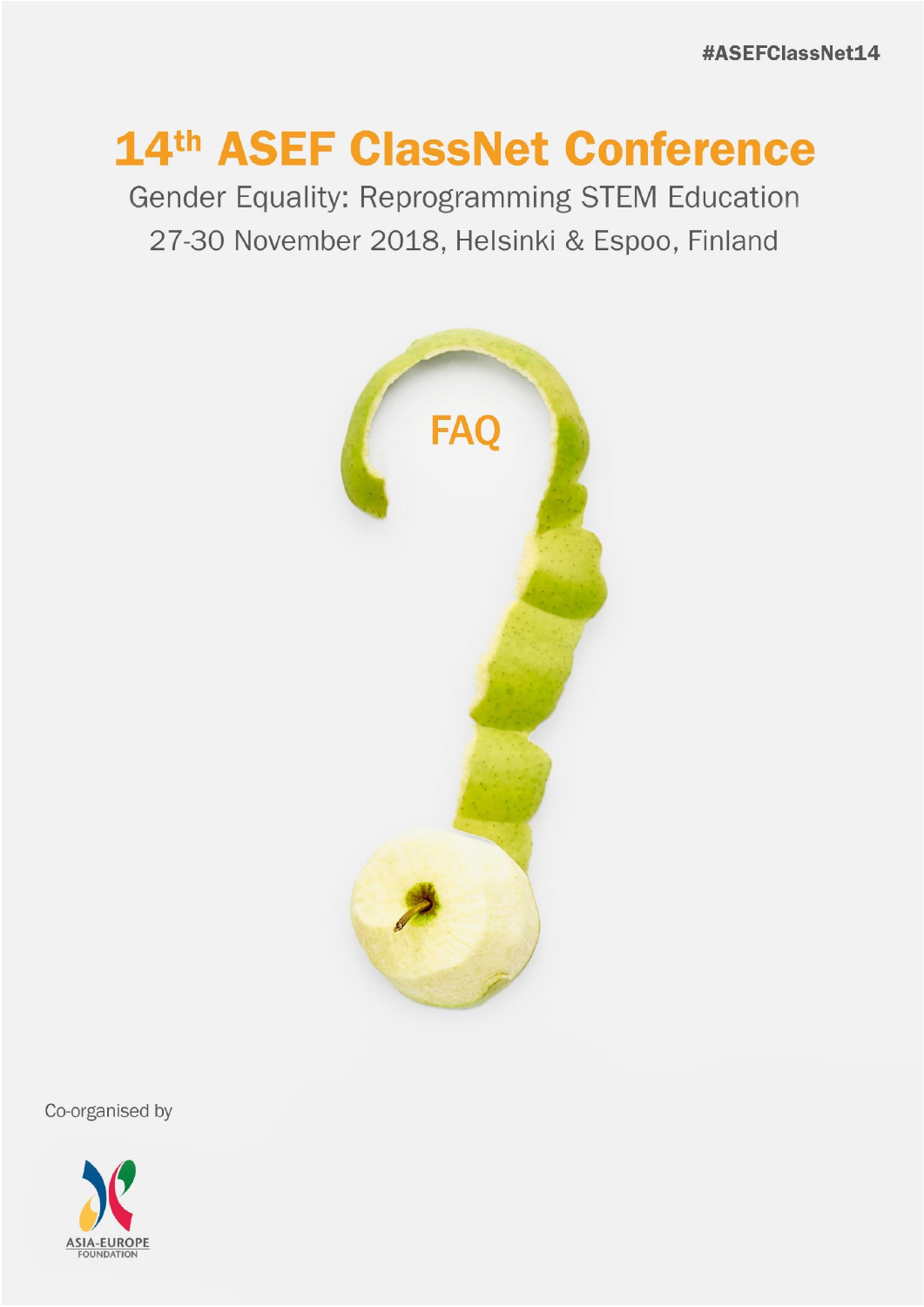| <b>ESSENTIALS</b> | I am interested, what now?                                                                                | If you meet the criteria stated below, and are interested in<br>joining us, please submit your online application here.                                                                                                                                                               |
|-------------------|-----------------------------------------------------------------------------------------------------------|---------------------------------------------------------------------------------------------------------------------------------------------------------------------------------------------------------------------------------------------------------------------------------------|
|                   |                                                                                                           | All participants are selected through an Open Call for<br>Application. The Open Call and screening process will<br>ensure a non-discriminative approach assuring a balanced<br>geographic representation, gender balance and fair access<br>to the opportunity for all.               |
|                   | When is the closing date?                                                                                 | We accept applications until Tuesday, 9 October 2018<br>01:00 GMT                                                                                                                                                                                                                     |
|                   |                                                                                                           | Look out for the confirmation email upon your successful<br>submission; if you do not receive it, it might have landed in<br>your junk/spam folder.                                                                                                                                   |
|                   | When will the results be out?                                                                             | We will announce the application outcome during the<br>second half of October 2018. You will receive an email with<br>your result.                                                                                                                                                    |
|                   |                                                                                                           | Do follow our ASEFEdu Facebook page and Twitter account<br>for all the latest updates.                                                                                                                                                                                                |
|                   | Who can apply?                                                                                            | Citizen of any of the 51 Asia-Europe Meeting (ASEM)<br>partner countries                                                                                                                                                                                                              |
|                   |                                                                                                           | A secondary, vocational or high school teacher or educator,<br>preferably in a STEM subject or with a focus on gender<br>equality                                                                                                                                                     |
|                   |                                                                                                           | Proficient English skills (oral and written)                                                                                                                                                                                                                                          |
|                   |                                                                                                           | Solid knowledge in STEM related topics and/or gender<br>equality matters in education                                                                                                                                                                                                 |
|                   |                                                                                                           | Keen interest in intercultural exchanges, expansion of<br>networks and school cooperation across Asia and Europe.                                                                                                                                                                     |
|                   | I am an ASEM country national<br>living in a non-ASEM country.<br>Am I eligible to apply?                 | Definitely! As long as you are an ASEM national, you may<br>apply regardless of your country of residence.                                                                                                                                                                            |
|                   | I am a non-ASEM country<br>national living in an ASEM<br>country. Am I eligible to apply?                 | Only nationals of the 51 ASEM partner countries are<br>eligible to apply. See the list of countries here.                                                                                                                                                                             |
|                   | I am a teacher but I do not<br>teach a STEM subject or focus<br>on gender equality. Can I still<br>apply? | Of course! We always seek to gather a diverse group,<br>including the "unusual suspects". If you have a keen<br>interest in the conference theme, able to contribute and<br>share your views and are interested in Asia-Europe school<br>collaborations, we welcome your application. |
| <b>PROGRAMME</b>  | <b>Pre-Event Phase</b>                                                                                    | The organisers will share reference materials and online<br>resources on the topic with all participants.                                                                                                                                                                             |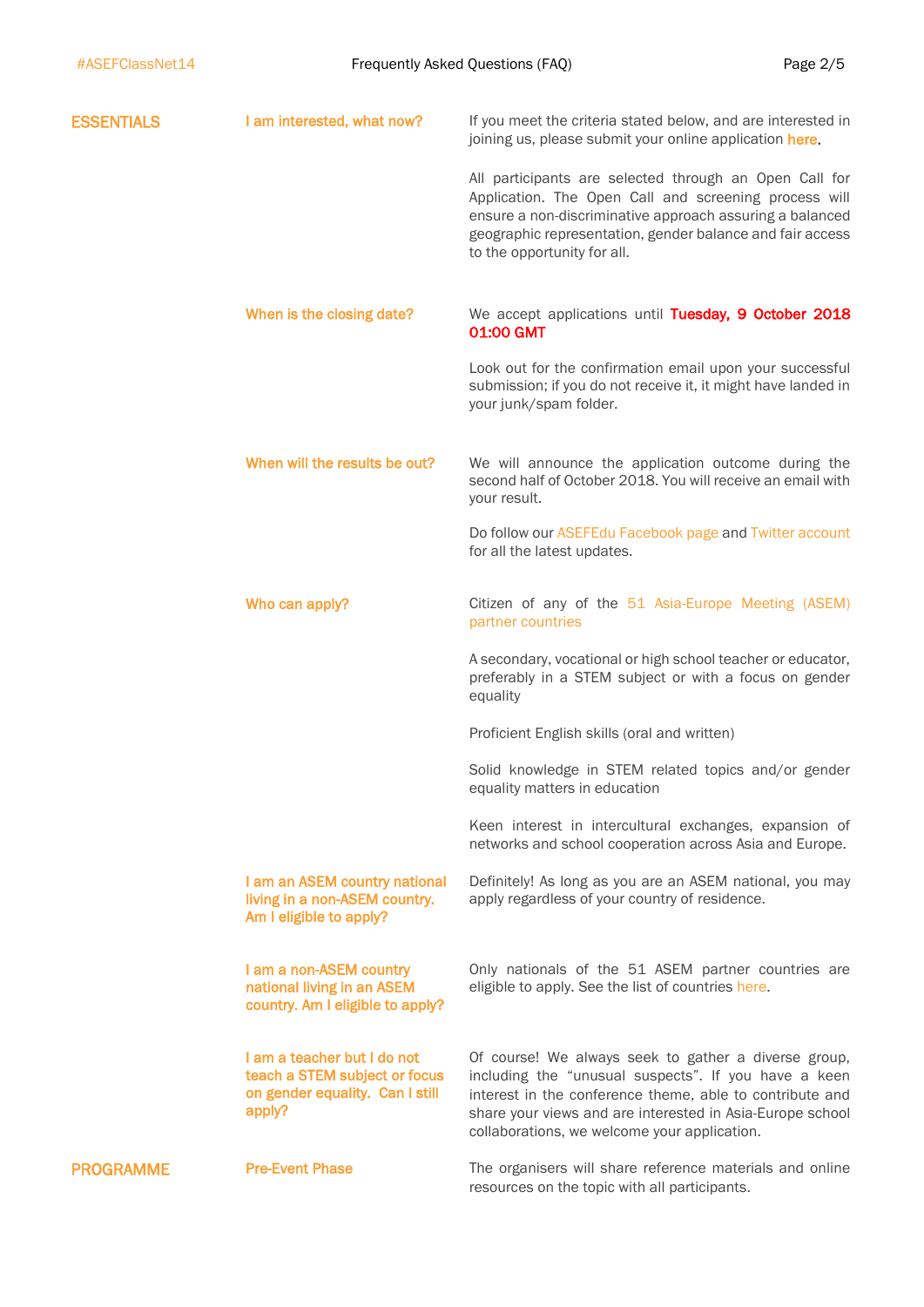|                      | Do I need to prepare anything<br>before the conference?                                            | We warmly encourage you to submit an ASEFClassNet<br>School Collaboration proposal for 2019. Please click here<br>to have an overview of the past collaborations.                                                                                                                    |
|----------------------|----------------------------------------------------------------------------------------------------|--------------------------------------------------------------------------------------------------------------------------------------------------------------------------------------------------------------------------------------------------------------------------------------|
|                      |                                                                                                    | If you do not plan to propose a school collaboration, we<br>encourage you to participate in one proposed by other<br>teachers. The implementation of these collaborations may<br>start before the commencement of the conference.                                                    |
|                      | <b>On-Site Phase</b>                                                                               | Please refer to the Overview and Open Call and<br>Programme.                                                                                                                                                                                                                         |
|                      | <b>Post-Event Phase</b><br>Are there any commitments<br>after the project?                         | <b>Post-Conference Survey</b><br>We always strive to understand the impact of our projects.<br>All participants are expected to participate and complete<br>the post-conference survey.<br><b>ASEF ClassNet School Collaborations</b>                                                |
|                      |                                                                                                    | Participants who have signed-up for any school<br>collaboration(s) should stay committed and engage your<br>students to implement these activities after the<br>conference.                                                                                                          |
|                      |                                                                                                    | <b>Bi-lateral Spin-Off Activities</b><br>Participants who have arranged any bi-lateral school<br>exchange programme are also encouraged to keep ASEF in<br>the loop.                                                                                                                 |
| <b>ACCESSIBILITY</b> | Will ASEF ClassNet14 be fully<br>accessible?                                                       | All our projects aim at being as accessible as possible. We<br>do our best to accommodate all participants' needs.<br>Following the application process and upon selection to the<br>project, we ask participants to provide us with their access<br>needs in the registration form. |
|                      | I have a disability and require a<br>personal assistant. Can I bring<br>my own personal assistant. | Of course! If you require to be accompanied by a personal<br>assistant, you are welcome to bring her/him to the project.<br>Simply communicate this information to us when filling out<br>your registration.                                                                         |
|                      | Are the costs for my personal<br>assistant covered?                                                | Yes, we will be able to cover her/his travel expenses<br>(subject to a maximum travel subsidy) as well as provide<br>her/him with accommodation and meals throughout the<br>project.                                                                                                 |
|                      | Can you provide me with a<br>personal assistant?                                                   | We will make our best efforts to provide you with a local<br>personal assistant in case you would request one.<br>Nevertheless, we do recommended participants to bring<br>their own assistant if possible.                                                                          |
|                      | Can I submit the application in<br>formats other than the one<br>provided?                         | To allow us to assess the applications smoothly, all<br>applications need to be completed in English and<br>submitted through the online form provided. However, if<br>you have an access need related to the application form                                                       |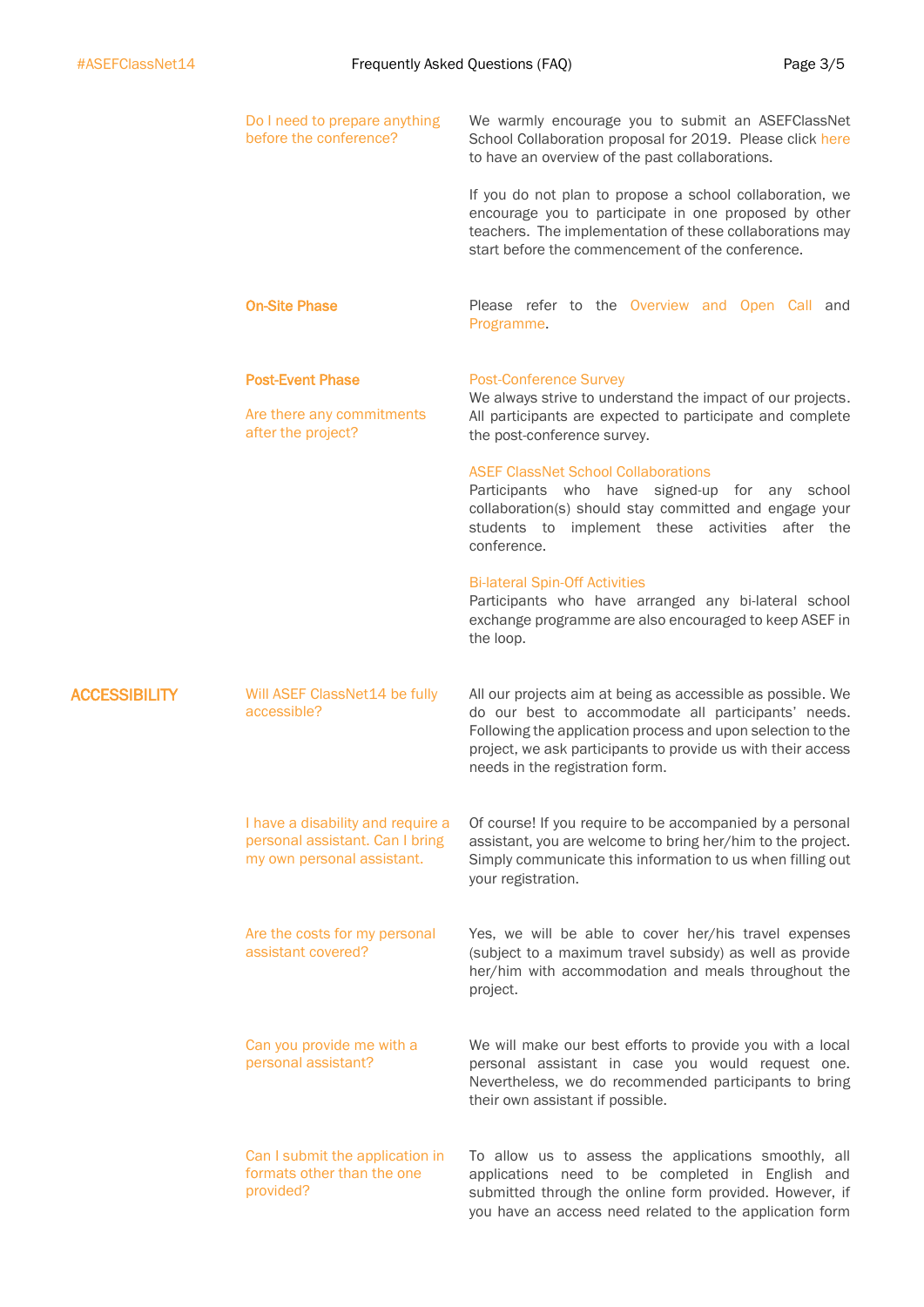|                                               |                                                                        | which cannot be overcome, please get in touch with us and<br>we'll try to accommodate your needs.                                                                                                                                                                                                                                                                                          |
|-----------------------------------------------|------------------------------------------------------------------------|--------------------------------------------------------------------------------------------------------------------------------------------------------------------------------------------------------------------------------------------------------------------------------------------------------------------------------------------------------------------------------------------|
| <b>FEES</b>                                   | Is there a participation fee?                                          | There are no participation & registration fees required for<br>the conference.                                                                                                                                                                                                                                                                                                             |
| <b>LODGING &amp; MEALS</b>                    | Do the organisers provide<br>accommodation during the<br>event?        | ASEF will provide accommodation from 27-30 November<br>2018 (3 nights, room charges only) for the participants who<br>are travelling from abroad.                                                                                                                                                                                                                                          |
|                                               | How about food?                                                        | Meals will be provided during the conference as indicated<br>in the programme.                                                                                                                                                                                                                                                                                                             |
|                                               | I have special dietary<br>requirements. Will this be an<br>issue?      | The organisers will make, as much as possible,<br>arrangements to adjust the meals for participants who<br>have special dietary requirements.                                                                                                                                                                                                                                              |
| <b>TRAVEL, VISA &amp;</b><br><b>INSURANCE</b> | What about the travel costs?                                           | We will be able to provide a travel subsidy to participants<br>who need financial assistance to support their travel costs<br>(return flight/train from country of residence to Helsinki,<br>Finland). This travel subsidy will be based on a reasonable<br>capped amount defined by the organisers and is<br>considered on a case-by-case basis.                                          |
|                                               |                                                                        | The amount will be announced to the selected participants<br>in the confirmation letter. This travel subsidy will be<br>disbursed after the Conference and only upon submission<br>of all the required documents. Should the documents<br>submitted do not comply with the pre-requisite<br>requirements, the organisers reserved the right to revoke<br>the travel subsidy reimbursement. |
|                                               | How about visa fees and<br>insurance?                                  | Visa fee (if applicable) could be covered in addition to the<br>capped subsidy.                                                                                                                                                                                                                                                                                                            |
|                                               |                                                                        | Insurance is considered a personal liability and the<br>organisers will not cover insurance related costs. All<br>participants are encouraged to purchase their own travel<br>insurance.                                                                                                                                                                                                   |
|                                               | Can I receive a support letter<br>for the visa?                        | Of course, we will issue visa support letter(s) to those who<br>require a letter for their visa application.                                                                                                                                                                                                                                                                               |
|                                               | Can I receive a support letter to<br>submit to my school?              | A confirmation letter will be sent to all successful<br>applicants outlining the details of the conference. This<br>letter can be used as a supporting document to be<br>submitted to your institution.                                                                                                                                                                                    |
| <b>OTHER ENQUIRES</b>                         | I have enquiries that were not<br>outline above? Who can I<br>contact? | Drop us an email at classnet@asef.org<br>or call us at +65 6874 9716.                                                                                                                                                                                                                                                                                                                      |
|                                               |                                                                        | If everything is clear, then you are ready to apply!                                                                                                                                                                                                                                                                                                                                       |